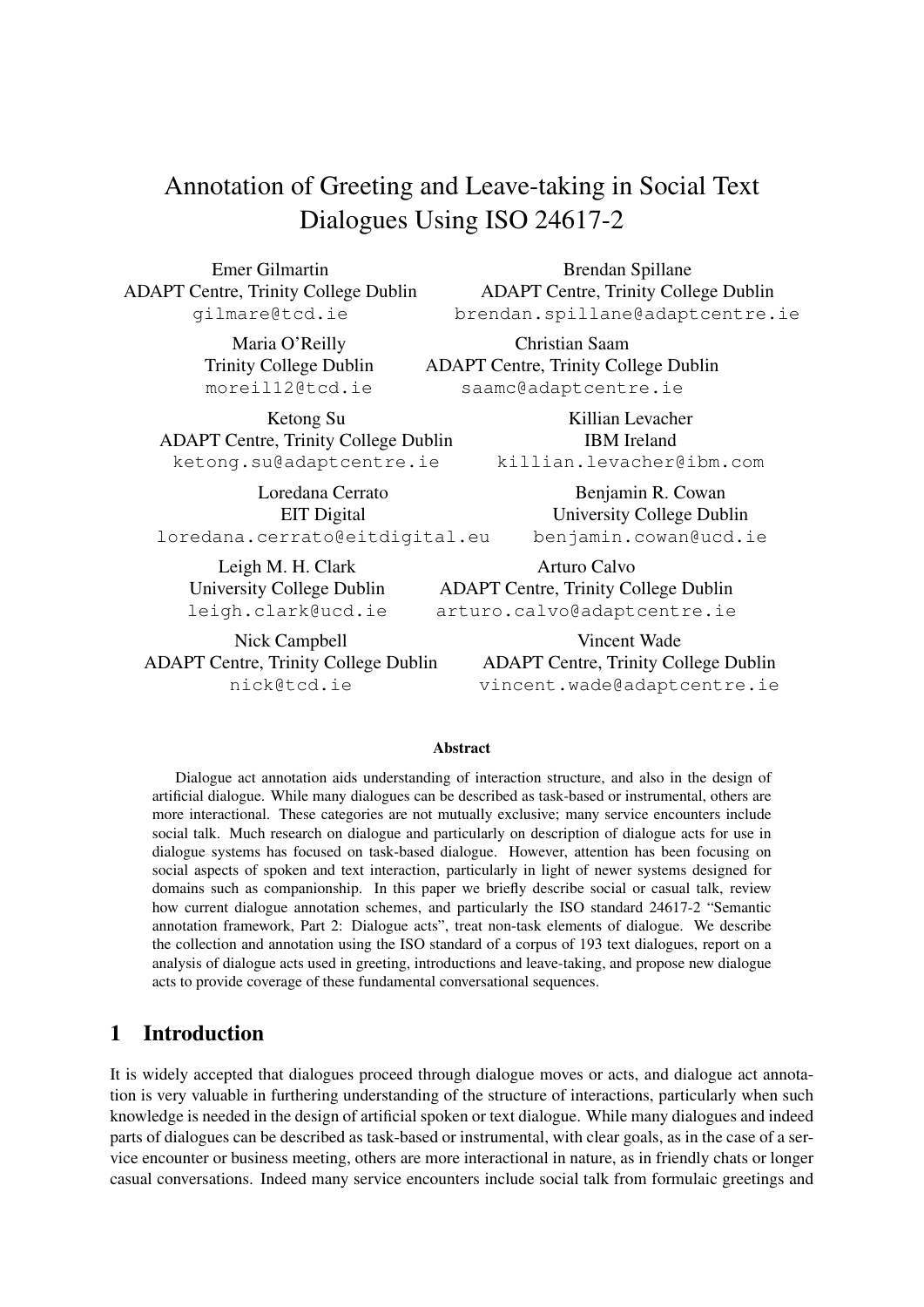leave-taking to smalltalk. Much research on dialogue and particularly on description of dialogue acts for use in dialogue systems has focused on transactional or task-based dialogue, and often on the task itself. However, attention has been focusing on social aspects of spoken interaction, particularly in light of newer systems designed for domains such as companionship. In this paper we briefly describe social or casual talk as a model for spoken and written social interaction, reviewing how current dialogue annotation schemes and particularly the ISO standard 24617-2 Semantic annotation framework, Part 2: Dialogue acts (ISO, 2012) (henceforth ISO standard) treat non-task elements of dialogue. We then describe the collection and annotation using the ISO standard of a corpus of 193 text dialogues and report on a study of the dialogue acts used in greeting and leave-taking. From this we propose new dialogue acts to provide fuller coverage of these sequences which are fundamental to conversation.

#### 2 Instrumental and Interactional Dialogue

With the advent of new communication technologies, text has become a medium for practically synchronous interaction. For much of history, written messages were asynchronous and did not approach the fine-grained interaction and collaboration of spoken interaction. Dialogue systems model spoken or written synchronous or near-synchronous interactions, often to fulfill a task but increasingly to create the illusion of a more social or friendly interaction, whether for casual or interactional conversation or to 'lubricate' more transactional exchanges. The text of such exchanges is closer to speech than is traditional formal written language, as has long been observed in Fairclough's ideas of 'conversationalization' of text (Fairclough, 1992) and Ong's notions of secondary orality (Ong, 1982). With live text exchange a part of everyday life we have seen an explosion of casual writing - writing which is not performed for a formal purpose but rather to fulfill social goals. It seems likely that such dialogues could be better understood with reference to spoken casual conversation, which has been the subject of study in several disciplines - we review the core notions below.

Casual social conversation includes smalltalk, gossip, and conversational narrative. Aimless social talk or 'phatic communion' has been described as an emergent activity of congregating people, and viewed as the most basic use of language (Malinowski, 1936). Researchers have theorized that such talk functions to build social bonds and avoid unfriendly or threatening silence, rather than simply to exchange information or express thought, as postulated in much linguistic theory. Instances of these views are found in the phatic component in Jakobson's model of communication (Jakobson, 1960), distinctions between interactional and instrumental language (Brown and Yule, 1983), and theories that language evolved to maintain social cohesion Dunbar (1998). Early analytic work on smalltalk focused on the 'psychologically crucial margins of interaction', conversational openings and closings in particular. This work suggests that small talk performs a lubricating or transitional function allowing talk to progress from initial silence through stages of greeting, to the business or 'meat' of the interaction, and back to closing sequences and to leave taking (Laver, 1975). The structure of casual conversation has been described in terms of distinct phases; often beginning with ritualised opening greetings, followed by approach segments of light uncontroversial small talk, and in longer conversations leading to more informative centre phases (consisting of sequential but overlapping topics), and then back to ritualised leave-takings (Ventola, 1979). Schneider (Schneider, 1988) highlighted features prevalent in casual talk which did not seem to conform to Gricean ideas of dialogue - in particular, idling sequences of repetitions of agreeing tails such as 'Yes, of course', 'MmHmm' which seem to keep the conversation going rather than add any new information. He proposed a set of maxims peculiar to this genre, concentrated on the importance of avoiding silence and maintaining politeness, and suggested that Grice's Co-operative Principle itself (Grice, 1975) remained relevant to small talk although several of the related maxims did not apply.

Syntactical, lexical, and discourse differences between (casual) conversation and more formal spoken and written genres are described in Biber and Leech's work on the Longman Corpus of Spoken and Written English (LSWE), particularly in their chapter on the grammar of conversation (Biber et al., 1999). In terms of function, Slade and Eggins view casual conversation as the space in which people form and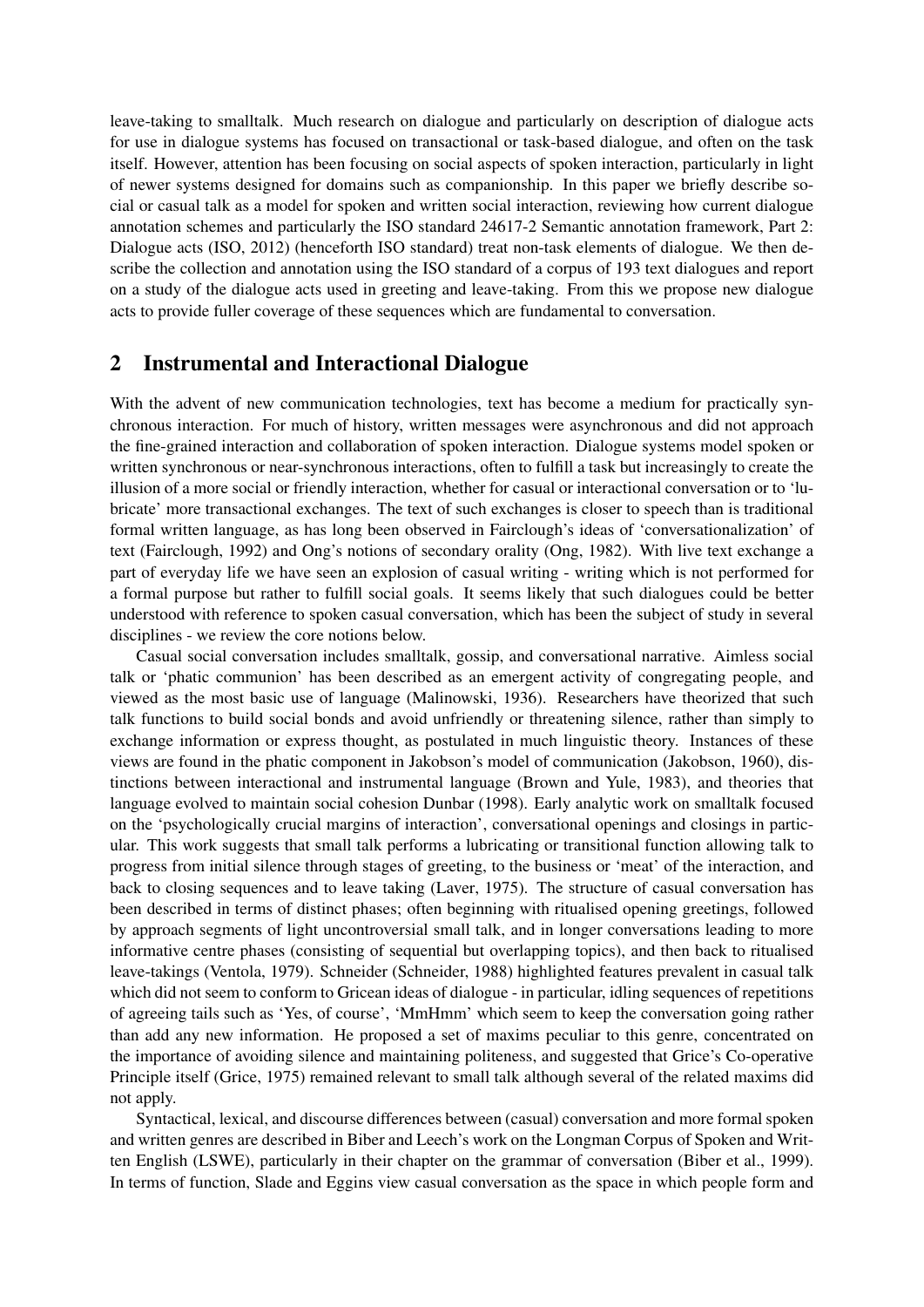refine their social reality (Eggins and Slade, 2004) citing gossip between workmates, where participants reaffirm their solidarity, and dinner table talk between friends. They describe the structure of social talks as segments of 'chat' (interactive exchanges involving short turns by all participants) and 'chunks' (longer uninterrupted contributions). Instrumental and interactional exchanges differ in duration; taskbased conversations are bounded by task completion and tend to be short, while casual conversation can go on indefinitely. In the current work, we have started at the edges of conversations, with greetings/introductions, and leave-taking sequences. Below we review the coverage of social dimensions of talk in dialogue act annotation schemes.

## 3 Dialogue Act Annotation of Interactional Talk

Existing dialogue act annotation schemes are very much task-based, perhaps due to the focus on taskbased dialogue for much of the history of modern dialogue systems (Allen et al., 2001). While there have been some schemes based on text conversations (Kim et al., 2010), the vast bulk of schemes have been based on spoken interaction. There have been several annotation schemes developed, often in conjunction with particular corpora or experiments, such as the schemes developed to annotate Trips and Trains, Switchboard, ICSI, and the AMI corpus(Traum, 1999; Core and Allen, 1997; Jurafsky et al., 1997; Shriberg et al., 2004; McCowan et al., 2005). More extensive domain independent schemes such as DIT++ (Bunt, 2006) have been developed culminating in the ISO standard for dialogue act annotation. The ISO standard is very useful as it (i) amalgamates contributions from pre-existing schemes, and (ii) is multifunctional and multidimensional - several acts can apply to stretches within the same contribution.

Most dialogue annotation schemes include a number of social obligation management functions. In a survey of 14 schemes, Petukova found that 10 included greeting functions, 4 included introductions, 6 had goodbyes, 5 included apology type functions, and 5 contained thanking (Petukhova, 2011). Three systems (AMI, MALTUS, and Primula) provided broader tags to reflect ideas of positivity and negativity, politeness, and positive and negative face work. The ISO standard covers more of these functions than previous schemes, although it is still largely task-based, with tags for social functions in the Social Obligations Management (SOM) dimension restricted to formalities such as greetings, apologies, or farewells. The SOM dimension of the ISO standard contains nine communicative functions - initialGreeting, initialSelfIntroduction, returnSelfIntroduction, apology, acceptApology, thanking, acceptThanking, initialGoodbye, and returnGoodbye.

Below we describe the collection and annotation of a hybrid social/task-based corpus of text dialogues which was annotated with an extended version of the ISO to more fully cover various social functions in greeting, introductions, and leave-taking.

# 4 ADELE Corpus - Collection

A corpus of 193 two-person text dialogues was collected and annotated with the ISO standard to provide initial training data for the ADELE project, a personalized intelligent companion capable of conversational, social dialogue. Below we briefly describe the scenario and participants and outline the interaction platform used.

#### 4.1 Scenario

The dialogues were text-based and dyadic between English speaking adults connecting remotely via a web-based interface. Each participant was given a persona with information on home, relationships, nationality, job, hobbies and interests. The objective was to discover this information about the interlocutor and also to discover any facts or interests in common. Participants were instructed to be friendly and chatty. In order to promote friendly chat rather than 'interviewing' behaviour, one point was given for each piece of information discovered while five points were given when commonalities were discovered.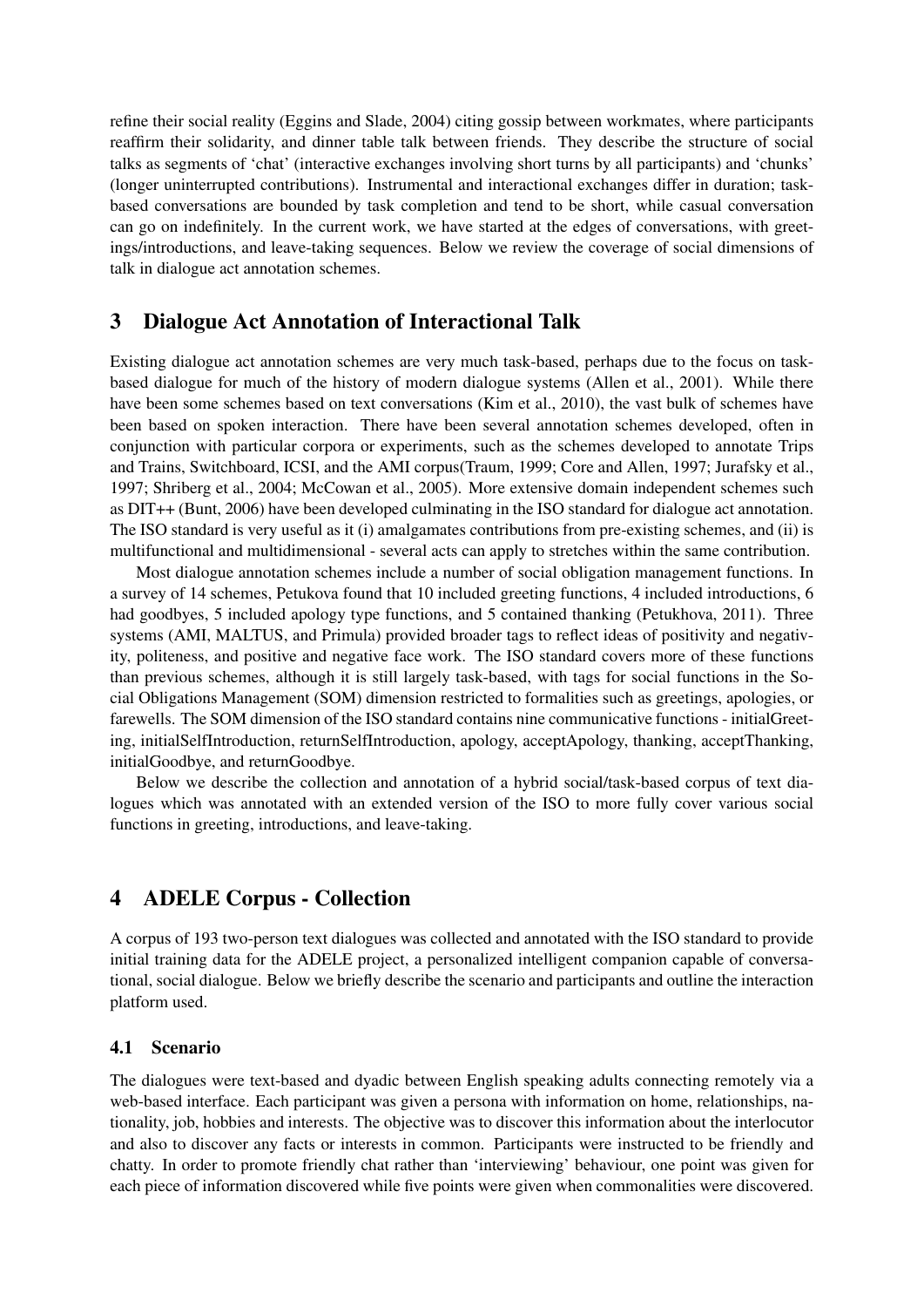While the underlying aim of the collection was to collect dialogue acts requesting or offering information and expanding on topics, the nature of the conversations meant that the corpus also contained examples of greeting and leave-taking and casual talk for practically all of the conversations gathered.

#### 4.2 Interaction Platform Design

The data were collected using a Dialogue Interface, which is a Google Chrome extension for the team collaboration tool Slack<sup>1</sup>, developed in HTML5, CSS3 and JQuery. Interactions were scheduled using a Matching Engine, a RESTful API developed in Java JAX-RS and Jersey that creates new conversations between pairs of available participants and assigns each one a randomly-generated persona. All data were collected in the Dialogue Database (PostgreSQL). Through the dialogue interface, participants could converse with their match in the experiment, fill in the persona traits of the other participant and view their own.

#### 4.3 Data Collection

The conversations were collected over two months in late 2016. There were 37 participants (26M/11F, age range 18-43), all of whom were either native English speakers or at least meeting the requirements of the IELTS International English Language Testing Service examination at level 6.5 and working/studying and living in Ireland. A total of 193 completed dialogues were collected. During the experiment, the participants interacted over the interface to discover attributes of their partner's persona. When all the attributes of a persona were discovered, participants could leave the interface. If they wished, they could be re-assigned a new fictitious persona and another anonymous participant to start a new conversation with. Thus, a participant could take part in more than one conversation over the course of the data collection, but not with a previous partner.

# 5 ADELE Corpus - Annotation

The conversations were annotated using a modified version of the ISO standard. A pilot annotation of a subset of the corpus was carried out by two annotators using the ISO standard to determine its suitability and whether extensions were necessary.

The dialogue act annotation of the entire conversations was to be used to train a spoken dialogue system which would be able to play the roleplaying game described above with a human partner. Therefore, lexical tags were added to the core dialogue InfoTransfer acts. These tags reflected the topic being discussed by the participants. In order to distinguish between utterances which moved the dialogue forward (by informing the interlocutor of one of the pieces of information needed to accomplish the task) and follow up (friendly comments on this information), any inform acts which were not 'first mentions' of relevant information were tagged as comments with lexical tags as above. The lexical tags took the form [topic] where the value for topic could be any of the persona attributes in the task, and the tags were appended to the dialogue act tags for the relevant functional segments.

During the course of the pilot annotation, annotators noted that there were recurring dialogue components in extended greeting/introductions and leave-taking (henceforth GIL) sequences which could not easily be satisfactorily annotated using the set of dialogue act tags in the Social Obligations Management (SOM) dimension of the ISO standard. An example of an extended greeting and introductions sequence is shown below to illustrate the challenges in annotation:

1. A: Hi

- 2. B: Hello, I'm Ann. I'm from Mexico City. Yourself?
- 3. A: Hi Ann, nice to meet you. I'm John.

<sup>1</sup> https://slack.com/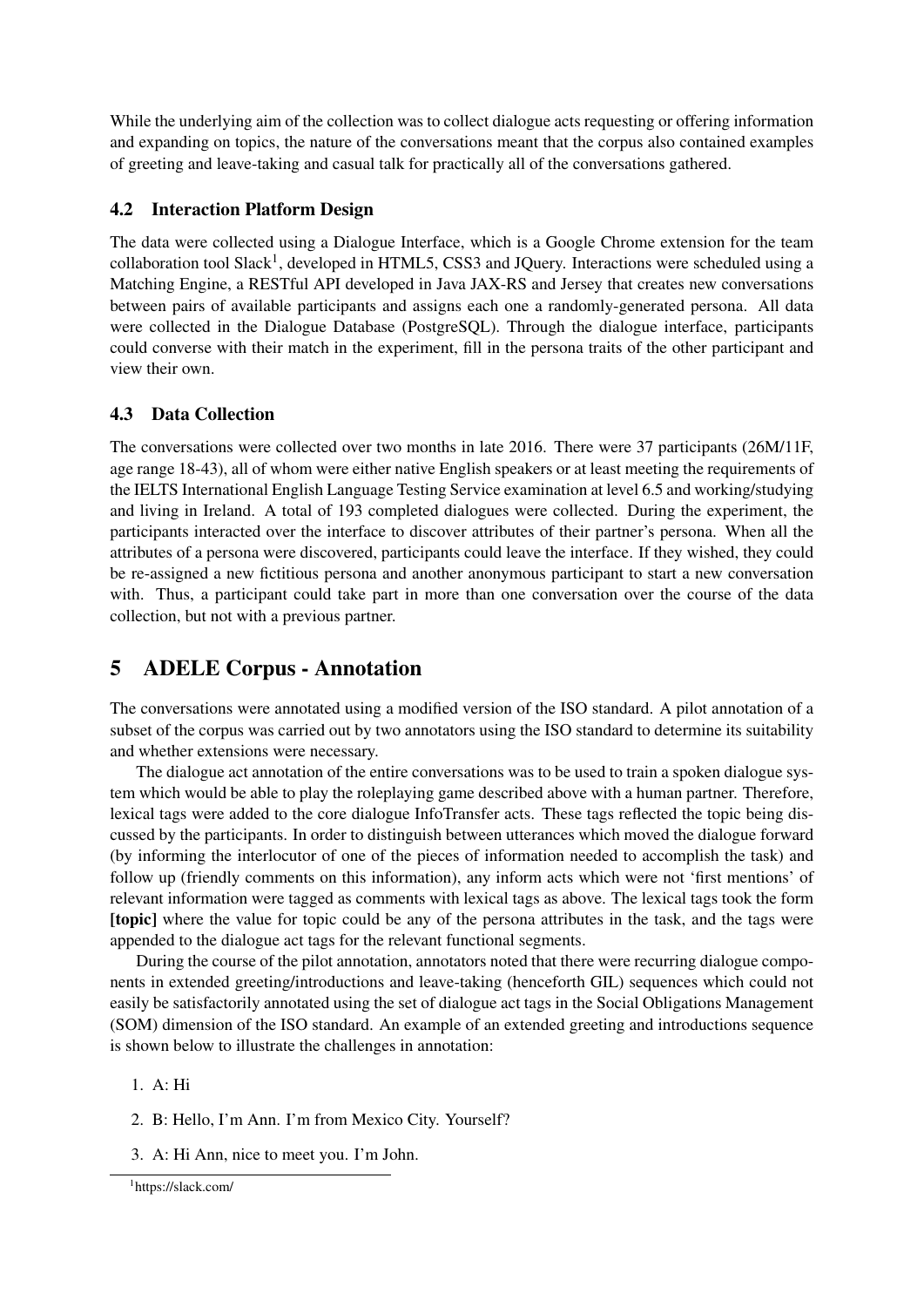- 4. B: Hey John, nice to meet you too. How are you today?
- 5. A: Good, good. You? I'm from Paris, living in London now.
- 6. B: I'm in good form!.

In the above fragment there are four instances of hello, hi, or hey. The first two can be accounted for by the ISO scheme but the latter two cannot as there is not a 'generic' greet tag, but only initialGreet and returnGreet. The expression nice to meet you and response nice to meet you too in lines 3 and 4 are clearly formulaic greetings but it is unclear how to annotate them in the ISO standard. One somewhat unsatisfactory solution is to tag them as informs linked by rhetorical relations, but then the question arises of which dimension to place them in - the Task/Communicative or Social Obligations Management? A similar situation obtains with the How are you today? - Good, good and You? (ellipsis of How are you?) – I'm in good form! in lines 4-6. If the first part of these adjacency pairs are annotated as setQuestions and the second parts as informs or answers with the relevant rhetorical relations, these tags could be placed in the SOM dimension. However, these composite treatments of formulaic sequences are clumsy to implement during annotation and at odds with the specificity of other tags in SOM, and do not pinpoint the ilocutionary force of the expressions as clearly as existing tags such initalGreet and returnGreet do the Hi and Hello in lines 1 and 2.

To make annotation more efficient, additional acts were created in the SOM category to more easily mark such sequences and similarly problematic sequences in leave-taking sequences, and were added to the coding manual for the corpus. For greeting sequences, the new tags were **ntmy** and **repNtmy** to tag utterances such as 'It's nice to meet you', and responses such as 'Likewise' or 'Nice to meet you too' , hay and repHay sequences like 'How are you?' and responses such as 'Fine.', and greet for extra 'Hello' and 'Hi' utterances. For leave-taking, the new tags were wntmy and repWntmy for 'It was nice to meet you' and 'It was nice to meet you too'. Table 1 shows the new acts and common examples of how they occur in the corpus.

| Act      | <b>Common Examples</b>      | <b>Functional Area</b> |  |
|----------|-----------------------------|------------------------|--|
| ntmy     | Nice to meet you            | Greeting               |  |
|          | Good to talk to you         | Greeting               |  |
| repNtmy  | Nice to meet you too        | Greeting               |  |
|          | Good to talk to you too     | Greeting               |  |
| hay      | How are you?                | Greeting               |  |
|          | How's it going?             | Greeting               |  |
| repHay   | Fine                        | Greeting               |  |
| greet    | Hello                       | Greeting               |  |
|          | Hi                          | Greeting               |  |
| wntmy    | It was lovely to meet you   | leave-taking           |  |
|          | Nice talking to you         | leave-taking           |  |
| repWntmy | It was nice to meet you too | leave-taking           |  |
|          | Likewise                    | leave-taking           |  |

Table 1: Acts introduced for the ADELE annotation and common surface forms

The entire corpus of 193 dialogues was then annotated using this expanded scheme. Conversations were annotated using a Microsoft Excel spreadsheet adapted from those on the DialogBank website. For the purposes of the following analysis six conversations were omitted due to irregularities at the beginning or end of the conversation such as participants using their real name or confusion about the workings of the interface. The GIL sequences in the remaining 187 conversations were then analysed as described below.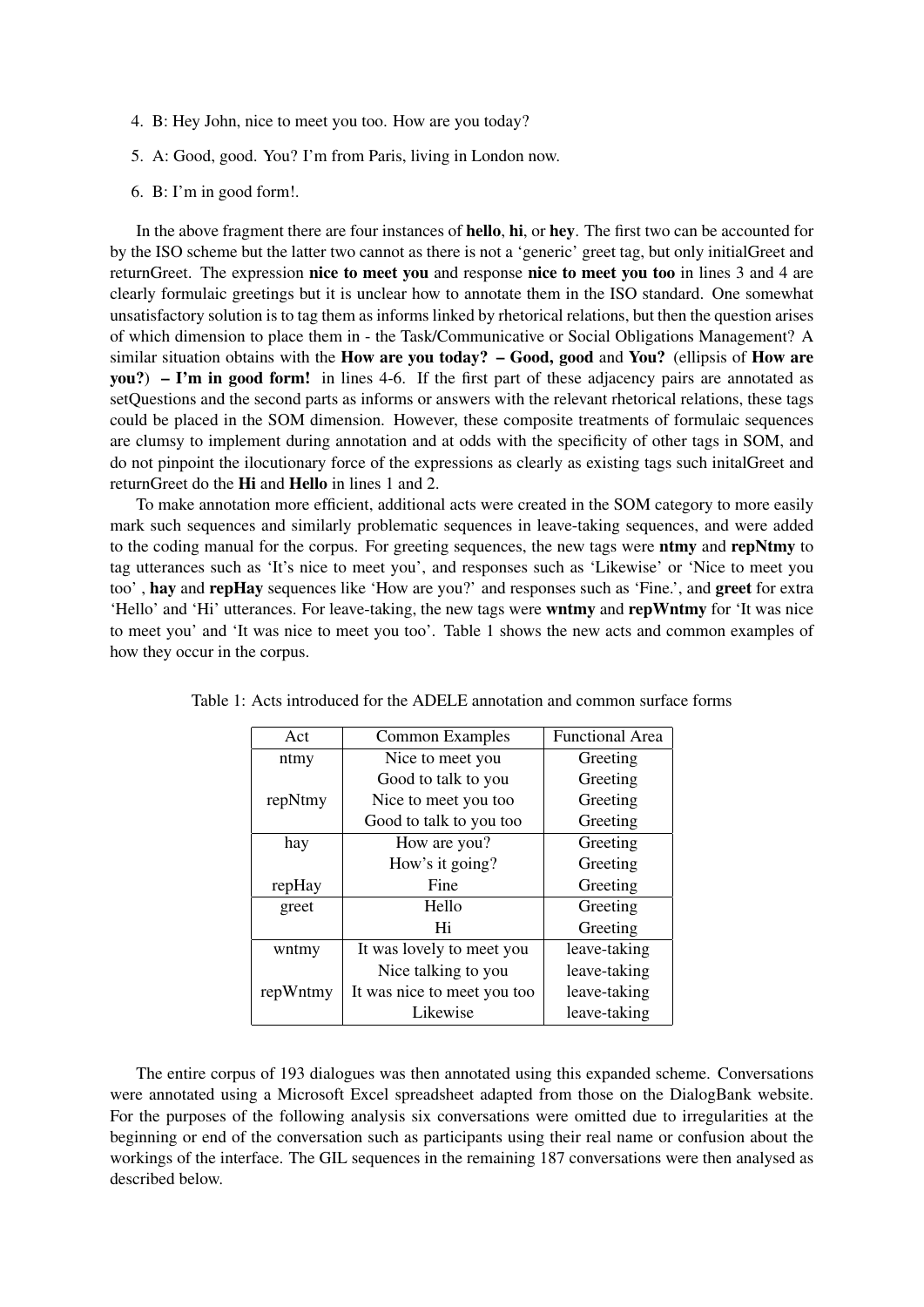# 6 Analysis of Greeting and leave-taking Sequences in the ADELE Corpus

While there are several areas in which attention needs to be paid to the interactional or social functions of dialogue, we are focussing on greetings and leave-taking for this study. We wish to better understand the common component utterances of these sequences and investigate if additions to the ISO scheme would help provide a clearer picture and annotation of these important elements of dialogue.

GIL sections of each conversation were marked to isolate them from the body of the conversations. Greeting sections were marked as beginning with the first utterance of the conversation, and ending with the last production of a formulaic greeting/introduction or greeting/introduction response. leave-taking sequences were marked from the first attempt to close the conversation to the final utterance of the conversation.

The annotated data set contained 40,297 words over 9231 turns or 'utterances' where a turn was defined as the text entered before a user pressed return. The vast bulk of utterances were tagged with a single label (7811 or 84.7%), 1209 (13%) had two tags, 181 (2%) had three tags, while 26 (0.3%) and 3 utterances had four and five tags respectively.

| Description                                                                                | Count | $%$ Corpus |
|--------------------------------------------------------------------------------------------|-------|------------|
| All acts included in GIL sequences (GILseq)                                                | 2336  | 21.5       |
| GILA: Only GIL Acts:                                                                       |       |            |
| GILseq Acts - Interloper Acts                                                              | 1820  | 16.7       |
|                                                                                            |       |            |
| GILB: Only GIL acts without LeaveTaking Introductions:<br>GILA - Leavetaking Introductions | 1626  | 15         |
| Social Obligation Management Acts (SOM) other than GIL                                     | 198   | ∍          |

| Table 2: Greeting, Introduction, and Leavetaking (GIL) Acts in ADELE corpus |  |  |  |
|-----------------------------------------------------------------------------|--|--|--|
|                                                                             |  |  |  |

There were 10889 dialogue act tags of which 2336 or 21.5% were included in GIL sequences as defined above. Table 2 shows the counts for Greeting, Introduction, and Leavetaking acts in the corpus. 1329 tags related to greeting sequences and the remaining 1007 related to leave-taking sequences. It should be noted that GIL sequences sometimes contained other acts unrelated to greeting, introduction, or leave-taking, as can be seen in the above example where I'm from Mexico City. Yourself? in line 2 are an inform[city] and setQuestion[city] related to the task. The question is answered on line 5 near the end of the greeting/introduction sequence. The number of dialogue acts directly involved in greeting/introduction and leave-taking sequences was calculated by disregarding the 'interloping' acts related to functions other than greeting/introductions and leave-taking. Greeting/introduction alone accounted for 1034 labels, while leave-taking alone accounted for 786 labels, making a total of 1820 acts of greeting/introduction and leave-taking which account for 16.7% of all dialogue acts tagged in the corpus. The leave-taking totals include 194 instances of leave-taking Introductions – utterances which introduce the closure of the dialogue. These utterances could be included in the Discourse Structuring dimension, in which case the total for GIL drops to 1626 or 15% of all dialogue act labels. This 15% is the most conservative estimate of the proportion of GIL tags in the corpus. The total SOM acts in the corpus including SOM categories outside GIL from the ISO standard amounts to 1824 or 17%.

In terms of the prevalence of the individual greeting tags introduced during annotation, in 187 conversations there were 495 new tags – the hay (How are you?) tag appeared 68 times, the ntmy (Nice to meet you) tag appeared 101 times, and the extra greet tag appeared 66 times (each conversation contained two initialGreets). The response tags repHay and repNtmy appeared less frequently, with 49 instances of repHay and 25 of repNtmy. For the leave-taking tags, there were 139 wntmy (It was nice to meet you) tags and 47 repWntmy tags. These figures are summarized in Table 3.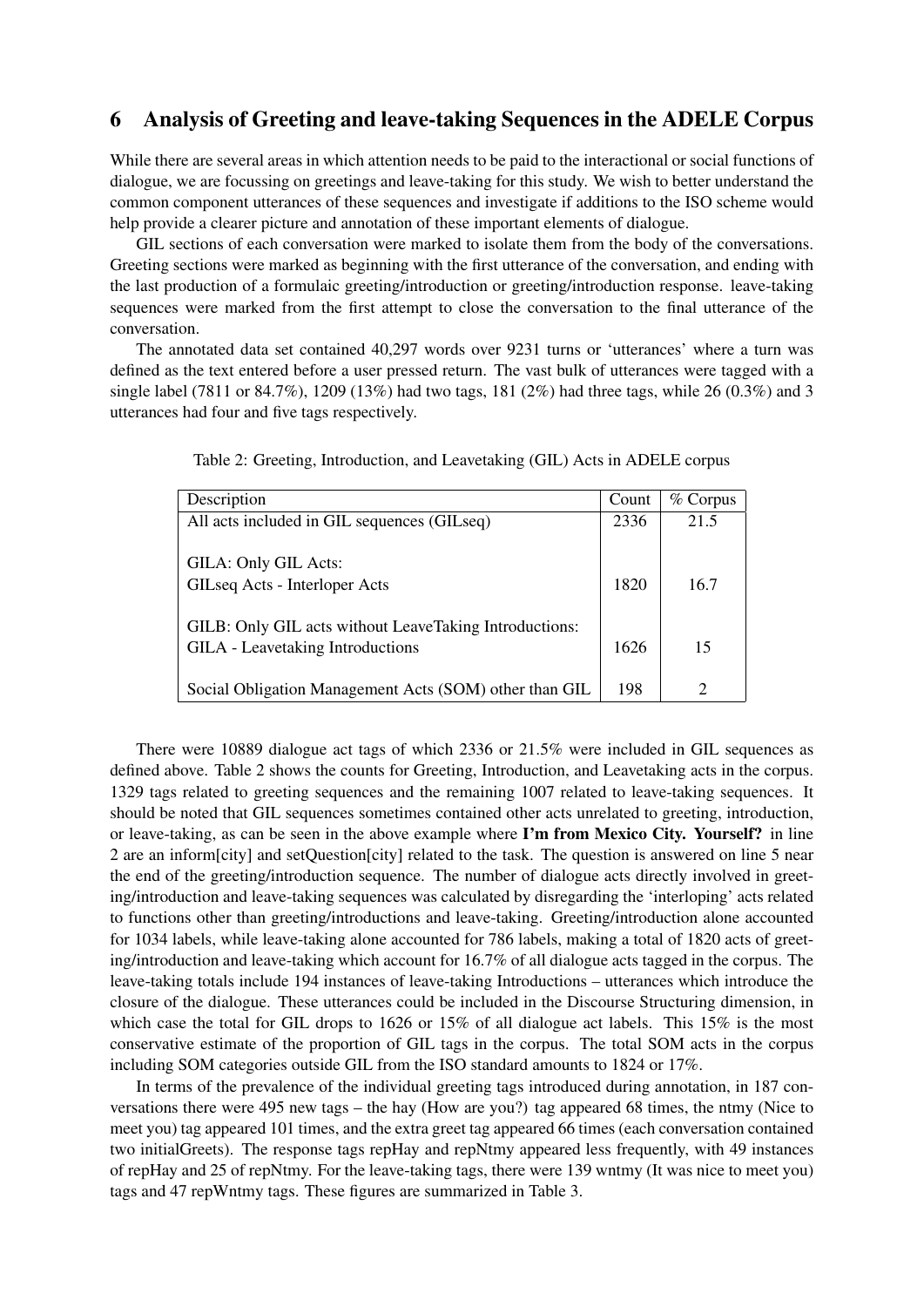| Act      | Common Examples             | <b>Functional Area</b> | Count |
|----------|-----------------------------|------------------------|-------|
| ntmy     | Nice to meet you            | Greeting               | 101   |
| repNtmy  | Nice to meet you too        | Greeting               | 25    |
| hay      | How are you?                | Greeting               | 68    |
| repHay   | Fine                        | Greeting               | 49    |
| greet    | Hello                       | Greeting               | 66    |
| wntmy    | It was lovely to meet you   | leave-taking           | 139   |
| repWntmy | It was nice to meet you too | leave-taking           | 47    |

Table 3: Distribution of new GIL acts

# 7 Results and Applications to the ISO standard

The first result of interest is the high proportion of SOM acts in the ADELE corpus, and the high contribution of GIL acts to this total. To provide context, Petukova reports percentages of SOM acts in three task-based corpora (AMI, OVIS, and DIAMOND) as ranging from 0.5 to 7.8% of total dialogue acts (Petukhova, 2011). The prevalence in the ADELE corpus is much higher. This is likely due to the more sociable nature of the interactions in ADELE. It is quite interesting that the bulk of SOM in ADELE are greetings/introductions and leave-taking. It would be very interesting to see how the GIL acts added to the tags for ADELE were accounted for in other corpora as this may account for some of the variation.

Secondly, the prevalence of the new acts introduced in the ADELE annotation, over a quarter of GIL acts encountered, would provide support for extension of the range of social acts in the ISO standard to reflect longer GIL sequences in more social dialogue.

With increasing interest in friendly interfaces, there is a need for greater understanding and more accurate modelling of social as well as task-based dialogue. There are large areas of such dialogue which are not well understood or represented in dialogue annotation schemes, ranging from simple politeness formulae, such as the greeting and leave-taking acts treated here, to larger concerns of how to represent the relationship building and maintenance functions integral to casual social talk. The annotations presented above, although preliminary in nature and from a single corpus, provide evidence that it is useful to consider a greater variety of formulaic social expressions in the greetings and leave-taking functional areas. We are currently validating our annotation scheme with naïve annotators. It is hoped that the candidate acts described above will help to inform future developments of the ISO standard to allow fuller annotation of dialogues in more social as well as task-based terms, and that their use in the development of the ADELE system will be useful to other researchers in the field of casual or social dialogue system design.

### 8 Acknowledgments

The ADAPT Centre for Digital Content Technology is funded under the SFI Research Centres Programme (Grant 13/RC/2106) and is co-funded under the European Regional Development Fund.

### References

- Allen, J., G. Ferguson, and A. Stent (2001). An Architecture for More Realistic Conversational Systems. In *International Conference on Intelligent User Interfaces: Proceedings of the 6th International Conference on Intelligent User Interfaces*, Volume 14, pp. 1–8.
- Biber, D., S. Johansson, G. Leech, S. Conrad, E. Finegan, and R. Quirk (1999). *Longman Grammar of Spoken and Written English*, Volume 2. Longman London.